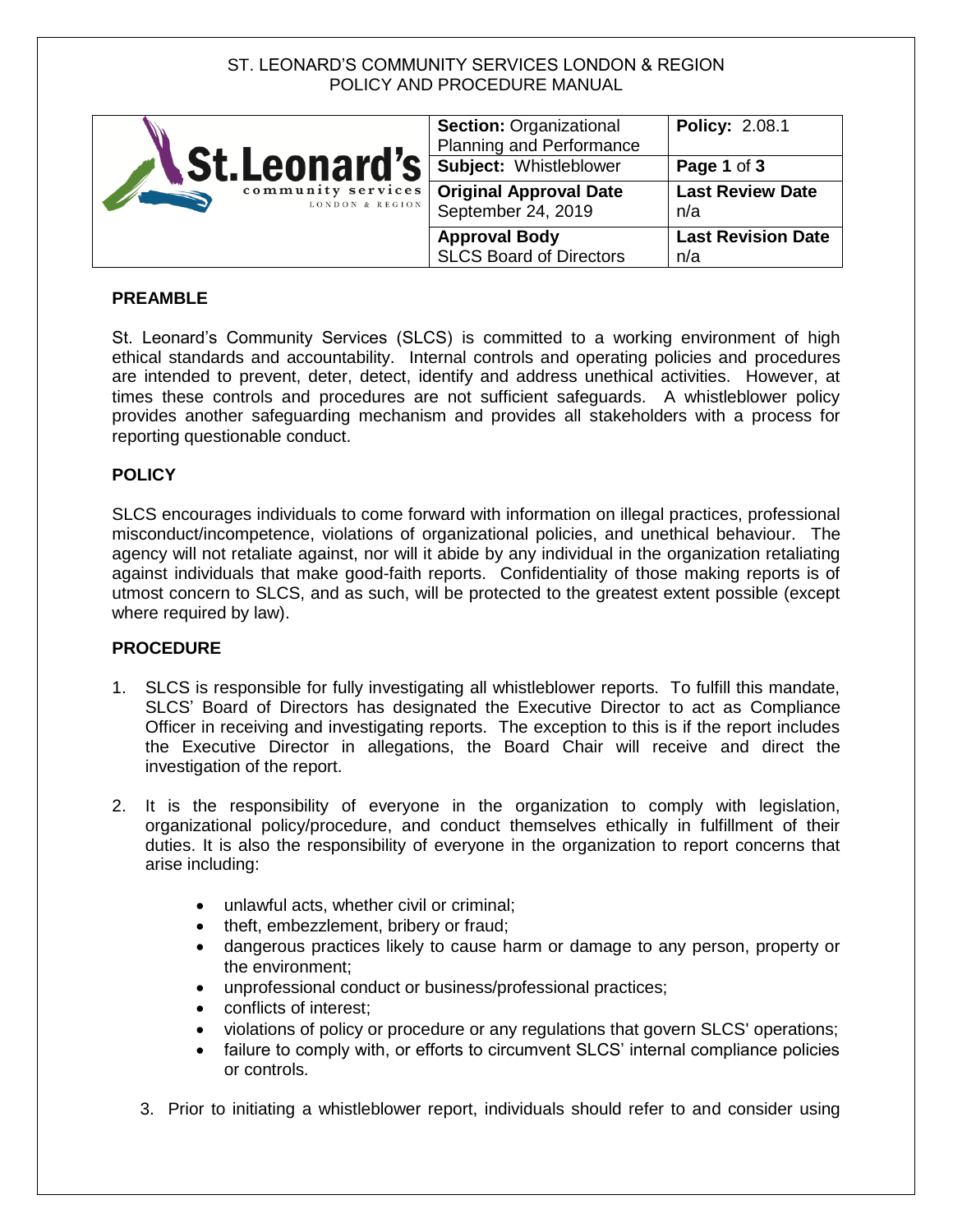# ST. LEONARD'S COMMUNITY SERVICES LONDON & REGION POLICY AND PROCEDURE MANUAL

| <b><i>St.Leonard's</i></b><br>community services<br>LONDON & REGION | <b>Section: Organizational</b><br><b>Planning and Performance</b> | <b>Policy: 2.08.1</b>            |
|---------------------------------------------------------------------|-------------------------------------------------------------------|----------------------------------|
|                                                                     | Subject: Whistleblower                                            | Page 2 of 3                      |
|                                                                     | <b>Original Approval Date</b><br>September 24, 2019               | <b>Last Review Date</b><br>n/a   |
|                                                                     | <b>Approval Body</b><br><b>SLCS Board of Directors</b>            | <b>Last Revision Date</b><br>n/a |

Policy 2.08 Complaint Process, Policy 4.24 Employee Complaints, and the Complaint Process for Individuals Receiving Services. The Complaint and Whistleblower policies and processes are not to be used for emergency situations. Such complaints shall follow policies regarding Serious Occurrences and Abuse Prevention and Reporting. If none of the aforementioned policies are deemed appropriate by the individual, or if the individual is unable to navigate those processes, then the Whistleblower policy and process should be used.

- 4. The email [whistleblower@slcs.ca](mailto:whistleblower@slcs.ca) is to be used to provide a written whistleblower report, or to request a meeting to provide an in-person report. Emails to this address are autoforwarded to the Executive Assistant, who then forwards the message to the Executive Director (or Board Chair if the report involves the Executive Director). The subject heading of the email should be "CONFIDENTIAL".
- 5. The Executive Assistant will receive training on this role including understanding the policy and procedure and the confidentiality required when navigating whistleblower reports.
- 6. Any individual filing a report should be acting in good faith and have reasonable grounds for believing the information disclosed indicates a violation of the Policy (see list of violations in item 2 above). Any reports that ultimately prove to be unsubstantiated, and to have been made maliciously or knowingly to be false, will be viewed as a serious disciplinary offense, and may be referred to legal authorities if it is deemed that it may constitute a criminal offence.
- 7. If contact information is provided with the report, the Compliance Officer (or Board Chair) will acknowledge receipt of the report within 10 business days.
- 8. The Compliance Officer (or Board Chair) is responsible for investigating and resolving all reported complaints and advising the Board of Directors (in a time and fashion defined in Policy 1.09 Risk Management) of the report and investigation.
- 9. The subject of the report will be provided an opportunity to respond to the allegations. All parties to an investigation will be treated fairly and with unbiased process that complies with the demands of natural justice.
- 10. No person who in good faith files a complaint shall suffer any reprisals, retaliation or adverse consequences as a result of doing so. Any individual who retaliates against someone who has reported a suspected violation in good faith is subject to discipline, up to and including dismissal.